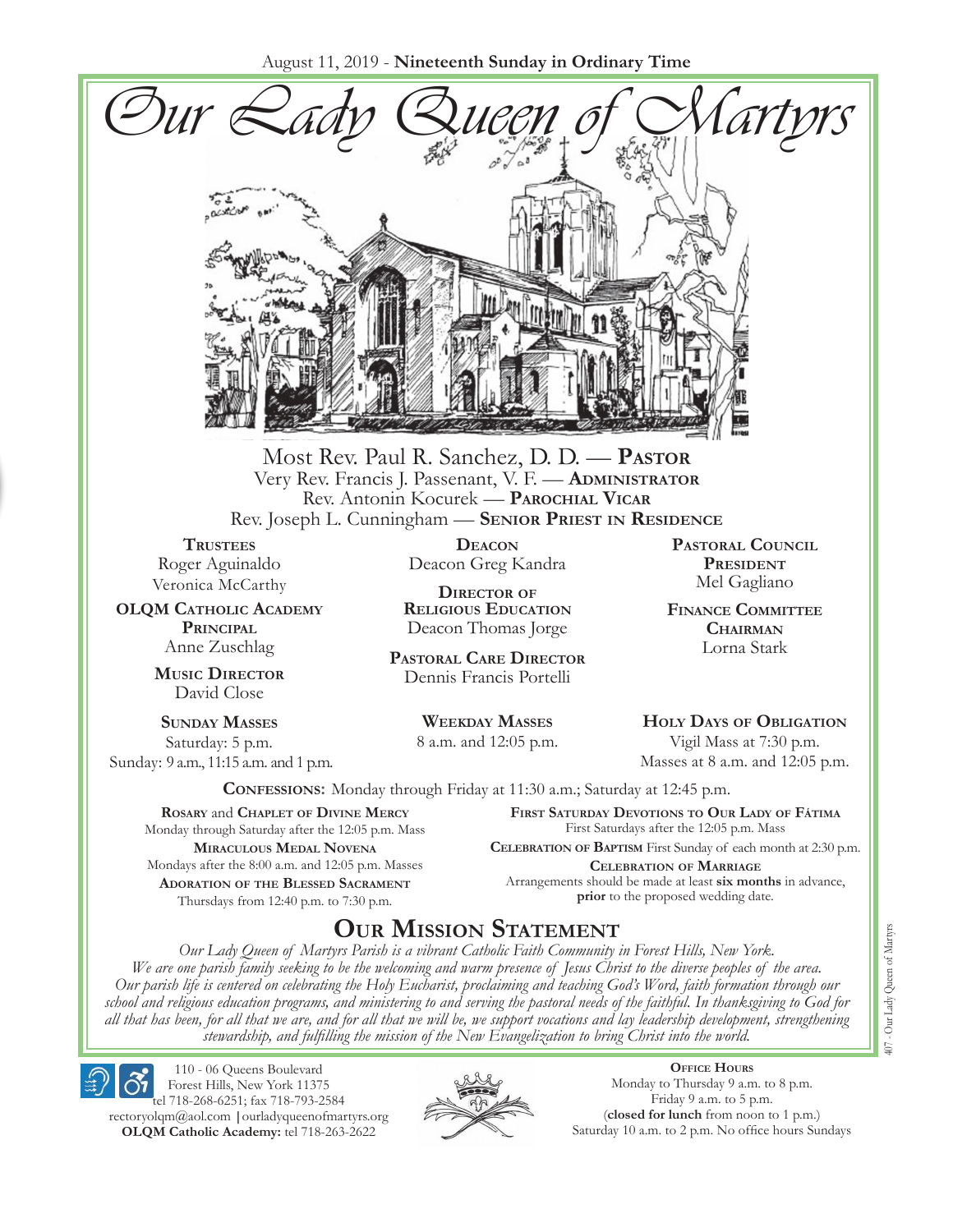### **Masses for the Week**

*Saturday, August 10* **Saint Lawrence 8 a.m.** William E. Clancy, Jr. **12:05 p.m***.* Pat Patterson **5 p.m.** Jean and Raymond Henry

*Sunday, August 11* **9 a.m. Family Mass celebrated for the parishioners of Our Lady Queen of Martyrs**

*Children's Liturgy of the Word* 

*Monday, August 12* **Saint Jane Frances de Chantal 8 a.m.** Anthony Capasso **12:05 p.m.** Jennifer D'Silva

*Tuesday, August 13* **Saints Pontian and Hippolytus 8 a.m.** Patricia Cooper **12:05 p.m***.* Geriann Connaughton

*Wednesday, August 14* **Saint Maximillian Kolbe 8 a.m.** John Clements **12:05 p.m.** John Griffin III **7:30 p.m.** Msgr. Joseph Funaro [6th Anniversary] **Vigil Mass for the Assumption**

*Thursday, August 15*

**Assumption of the Blessed Virgin Mary Masses at 8 a.m. and 12:05 p.m.**  *(Blessing with Seawater at 12:05 p.m. Mass)*

> *Friday, August 16* **Saint Stephen of Hungary 8 a.m.** Joan Monteleone **12:05 p.m***.* Maria Cuadrado

> *Saturday, August 17* **8 a.m.** Vincia Royer **12:05 p.m***.* Anthony Feretic **5 p.m.** Robert Peter Ballerini

# **Remember Our Sick**

Blanche Aeppli, Svetlana Abramova, Augusto F. Alvarez, Daniel Alvarez, Aldo Arcomano, Alexander Berardino, Mark Bradley, Elba Camacho, Shana Clemente, Maria Comacho, Mary Ann Cornell, Irene Cucurella, Fr. Joseph Cunningham, Tracy Cuva, Joan Donnelly, Norman Doucette, Baby Luka Dudashvili, Daniel Garcia Sr., Stephanie Feldman, Alice Fromer, Pat Gmerek, Ann Harding, Sean Harrison, Robert Heyer, René Hojilla, Michael H. Jordan, Anncarol Macho, Carmen Leon Marin, Liz Maryon, Artur Mavashev, Louie Mavashev, Marina Mavashev, Anthony Mendola, Veronica Nissan, Maria Ojeda, Richard O'Keeffe, Connie Panaralla, Clara Patoff, Grace Plank, Maureen Piatt, Nancy Piotrowski, Veronica Pulanski, Scott Salbo, Dr. Anthony Sarro, Scaturro family, Steven Strumpf, Wong Wai Suet, John Taddeo, Chris Townley, Maria Viesta, Brittany Zaita—**and all parishioners currently in nursing homes, hospitals or confined to their homes**

# **Main Events of the Week**

*Wednesday, August 14* **10:15 a.m.,** *nursing home:*  **Fairview Nursing Home Mass**

**After 12:05 p.m. Mass,** *church:* **Padre Pio Prayer Group** 

**7:30 p.m. Vigil Mass for the Assumption**

*Thursday, August 15*  **Holy Day of Obligation 8 a.m. and 12:05 p.m. Masses for the** 

**Assumption of the Blessed Virgin Mary**

**10:30 a.m.,** *nursing home:*  **Forest View Nursing Home Mass**

**After 12:05 p.m. Mass,** *church:*  **Exposition and Adoration of the Blessed Sacrament**

**7:30 p.m.** *church:* **Benediction** 

*Friday, August 16* **7:30 p.m.,** *rectory (enter through glass door off 72nd Road):* **Charismatic Prayer Group meeting**

> *Saturday, August 17* **2 p.m.,** *church:* **Wedding Lauren Callahan/ Andrew DelCastillo**

*Rectory = main meeting room (lower level)*

#### **Summer Blood Drive**

Sunday, August 25 from 9:15 a.m. to 3:15 p.m. Look for the NY Blood Center Bus Mobile in our church parking lot. Thank you for caring!

# **Remember Our Deceased**

Edurne Bajarias Jan Decowski Edward J. Flood Saundra Hollingsworth Angela Margiotta

Jaime Perdomo Ruth Sarmiento Mildred Shanley Mary H. Viglianco James Walsh

#### **We pray for the men and women of our Armed Forces serving in the U.S. and abroad**

Eric Böhm, Sergio Borrero, Thaddeus Buenaventura, Ricardo Cantillo, Bobby DiTroia, Armando Fellin, Andrew Gonzalez, A. Jay James, William (Will) Klos, Michael Le Floch, Louis Mannino, Jean-Marc Moïse, Brian Quinn, Justin Pabse, Adam Rearick, Rodney Ross, McNeely Royal, Victoria Tissler-Bacca, Charles Torres, Jose J. Vaz, Mollie Rae Whitley, William Youssef, Phillip Whitley, Jeff Zabala. **Please pray for all who risk their lives for our safety, including police, fire, corrections and military personnel.**

407 - Our Lady Queen of Martyrs Our Lady  $+00$ 

WELCOME! Sound-enhancing assistive listening device is available if you have trouble hearing during Mass. Please visit the sacristy for information. If a disability makes it difficult for you to fully participate at Mass or other activities of our parish, email our **Parish Advocate for Persons with Disabilities**, Karen Mongiello, at [disabilities.olqm@gmail.com,](mailto:disabilities.olqm@gmail.com) to make your special needs known.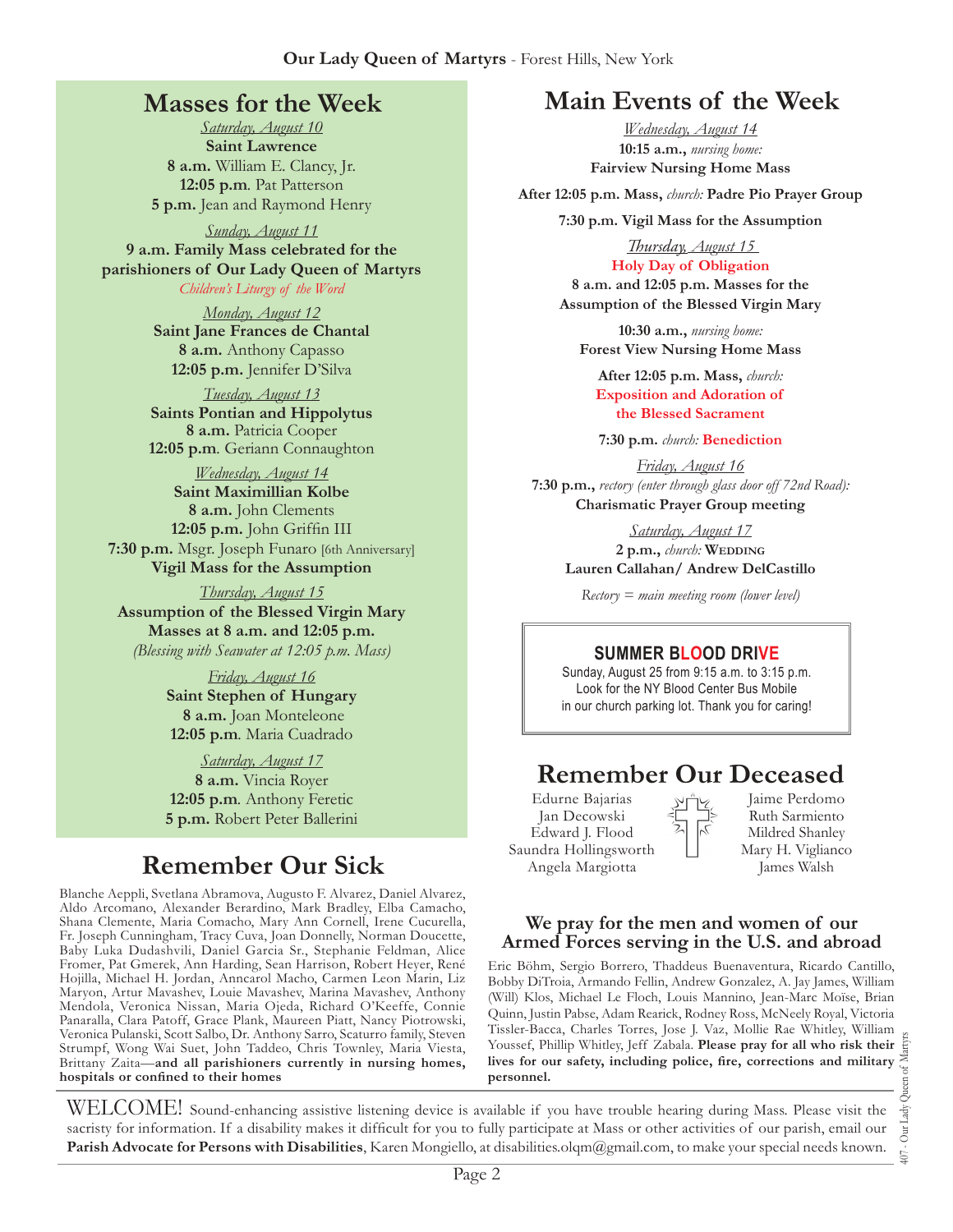# **Sunday Mass Assignments Order of Mass**

SATURDAY, AUGUST 10

*5 p.m.* 

*Celebrant:* Bishop Sanchez *Lectors:* Denise Bertolotti, Helen Errera *Leader of Song:* Paula Rocheleau Hernández *EMHCs:* Heather Munholland, Joseph Pollini, Sandy Singh

### **Sunday, August 11**

*9 a.m.* 

*Celebrant:* Bishop Sanchez *Lectors:* Celeste Zervas, Chris Wellbrock *Leader of Song:* Joe Annese

*Children's Liturgy of the Word:* Emer Herity

*EMHCs:* Frank Schaefer, Roger Aguinaldo, Jack Butera, Eileen Corrado

### *11:15 a.m.*

*Celebrant:* Father Passenant *Lectors:* Charles Tse, Johanna Fausto-DiDio *Leader of Song:* Joe Annese *EMHCs:* Bill McGeveran, Maria Ribar, Angela Damone

### *1 p.m.*

*Celebrant:* Father Antonin *Lectors:* Noila Johnson, Al Smith *Leader of Song:* Jennifer Gliere *EMHCs:* Ed Buhay, Beth Barretto, Eddy Eng *Members of the Altar Server Society at all Sunday Masses*

**Thank you to all those who serve as ushers**

**Nineteenth Sunday of Ordinary Time** *Cycle C* **Entrance**

*Missal #422—*"I Sing the Mighty Power of God"

**Mass Parts:** Mass of Angels and Saints *(Janco)*

**First Reading** *Missal pg. 197—*Wisdom 18:6-9

**Responsorial Psalm**—Missal pg. 198

**Second Reading**

*Missal pg. 198—*Hebrews 11:1-2, 8-19

**Gospel** *Missal pg. 199—*Luke 12:32-48

**Homily**

**Offertory** *Missal #383—*"The Summons"

**Communion** Organ Meditation

*Missal #600—*"I Want to Walk as a Child of the Light"

**Closing Hymn** *Missal #443*—"O God, Our Help in Ages Past"

# **Second Collections**

›› Today's second collection is for air conditioning in the church. ›› Sunday, August 18, the second collection will be for Religious Education.

›› Please use the blue envelope at any time to contribute to the Parish Endowment Fund or, at our Parish Giving portal, select Blue Envelope from the pull-down menu. Read more at ourladyqueenofmartyrs.org/blue-envelope.

# ASSUMPTI E THE BLESS **VIRGIN MARY**

Holy Day of Obligation

*Vigil Mass, August 14th at 7:30 p.m. Holy Day Masses, August 15th at 8 a.m. & 12:05 p.m.*

# **2019 Fall Fling Raffle**

Our fall fundraising raffle is back this year! Raffle tickets are \$20 each or five (5) chances for \$75. Proceeds from this event will help to offset the cost of ongoing major repairs to the interior of the church building. The sale of raffle tickets has already begun with the mailing we sent to parishioners. You are asked to please purchase the raffle tickets for yourself or as gifts for family members and friends. The winning tickets for three cash prizes will be drawn on October 13th. We trust that everyone will once again bring the spirit of cooperation and enthusiasm and help make this year's raffle a success!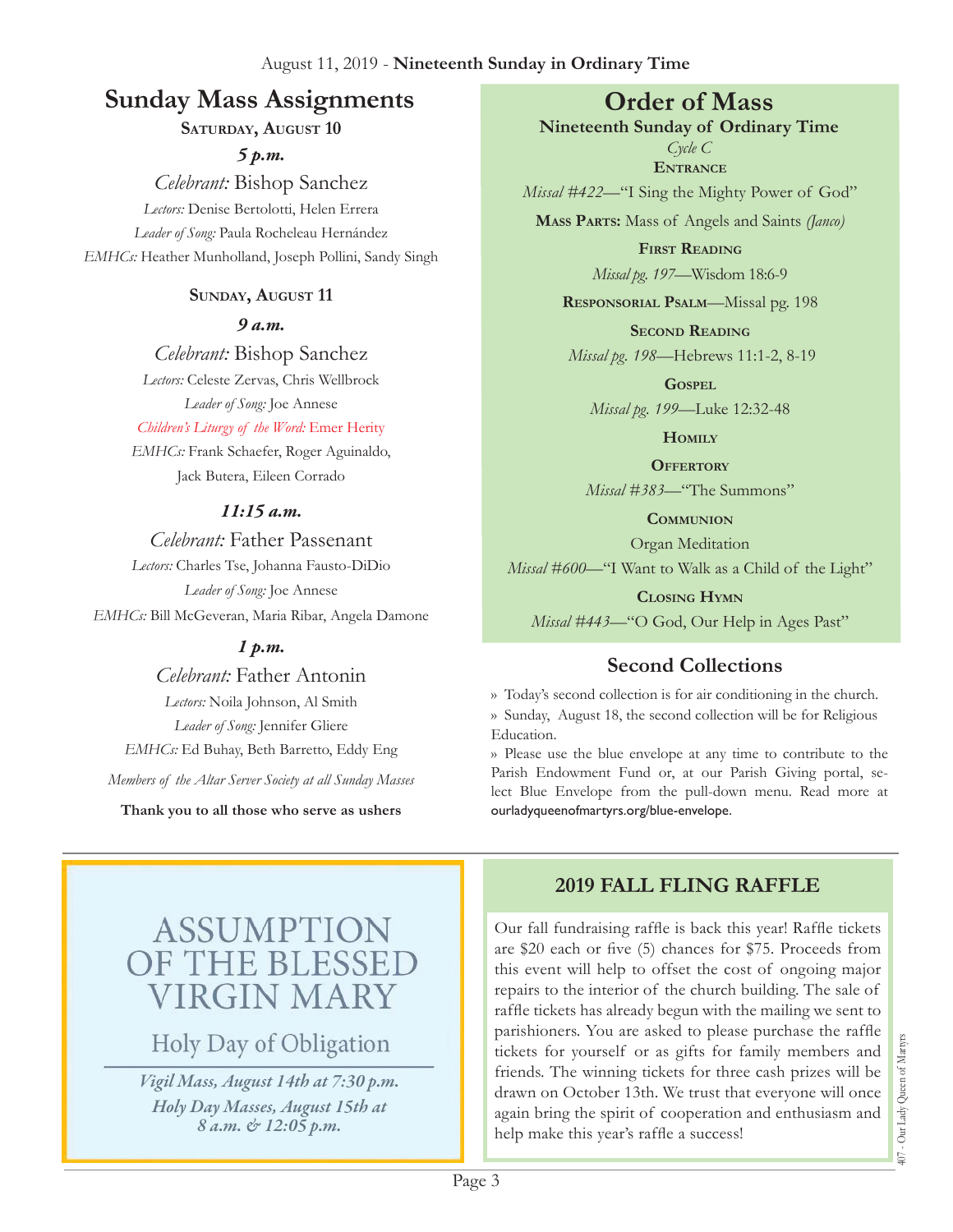

Pictured—*Fr. JohnPaul with friends Sarah Dao-Bai (left) and Carol Ann McNelis (right) and with Fr. Passenant and Deacon Greg Kandra at last Sunday's 11:15 a.m. Mass. Fr. JohnPaul celebrated Mass for the conclusion of the St. John Vianney novena. Afterward, parishioners of all ages lined up to receive a first blessing from Fr. JohnPaul in the Mary Garden. Additional photos by Andy Nguyen will soon be posted on our website.*

# **The Caritas Initiative**

Several parishioners are reviving the Social Action Committee at OLQM. Called the Caritas Initiative, after Pope Benedict's encyclical, *Caritas in Veritate* ("Charity in Truth"), its mission will be "to affirm and protect the inherent dignity of each person as a beloved child of God (1) by educating parishioners on Catholic social teaching, (2) by advising ways of organizing, advocating, and working for social change consistent with Catholic social teaching, and (3) by identifying threats to human dignity facing our parish."

If you are interested in Catholic social teaching and action, please consider volunteering. Simply contact Bishop Sanchez or Father Passenant in person or by phone or write to them at the rectory email address (rectoryolqm@aol.com).

To learn more about the legislative issues that impact us as Catholics, and for instructions on how to express your opinion to our elected officials, please sign up for "action alerts" from the New York State Catholic Conference at **[www.nyscatholic.org/nys-catholic-conference-action-center](https://www.nyscatholic.org/nys-catholic-conference-action-center/)**.



### **Don't Carry Cash? DipJar Donations Accepted at the St. Joseph Altar**

The DipJar is a quick, one-step debit or credit card donation. Dip your card just like you do at the ATM or checkout line to make an instant \$10 gift for a candle remembrance. Thank you.



FAITH & GOOD WORKS is what this year's diocesan appeal is about. Catholic Charities; Catholic Migration Services; Hospital, College, and Prison Chaplains; Vocations Office; Office of Faith Formation; Futures in Education Scholarship Foundation—all these programs rely on your Annual Catholic Appeal support. To make a gift:

- 1. Use one of the special Annual Catholic Appeal gift envelopes you'll find near the church doors
- 2. Make a gift from your phone by texting "ACA" to 917- 336-1255
- 3. Donate online: **[www.catholicfoundationbq.org/](www.catholicfoundationbq.org/annual) [annual-](www.catholicfoundationbq.org/annual)catholic-appeal**

### **Have you done your part?**

As of July 29, we had pledges from 349 individuals/families. That is 18% fewer pledges than last year when 428 parishioners gave to the diocesan appeal. Help us **meet or beat** our goal in participation level. If you have not yet made an ACA gift, please act today. We need everyone's involvement.

**Help Us Keep the Church Tidy.** Please do not leave religious mass-mailing items in the back of the church or the pamphlet stands. If these items are unwanted by the recipient, they can be respectfully disposed of in your home. Thank you.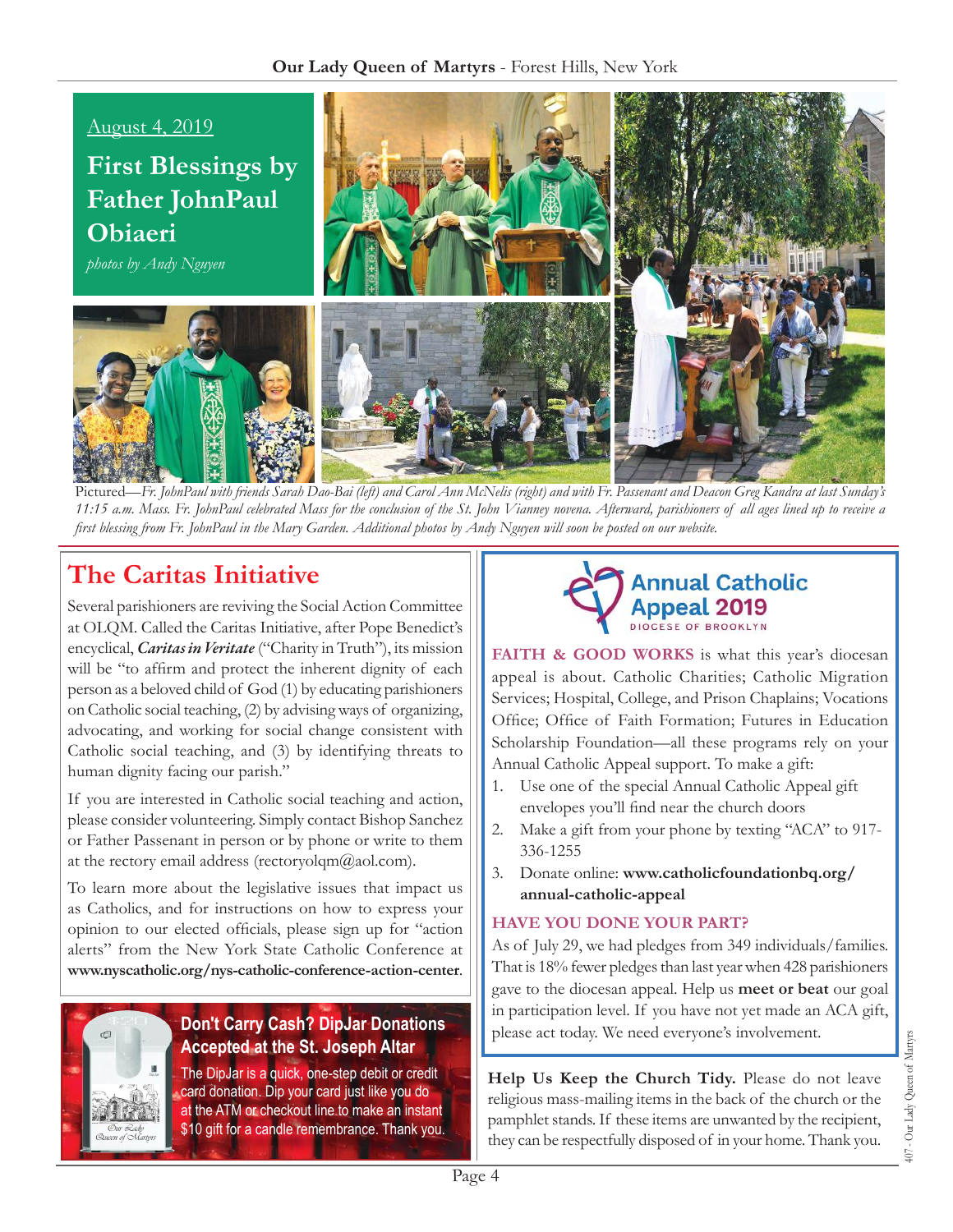# **Recent Baptisms at Our Lady Queen of Martyrs**

**Sienna Everly Hartmann** daughter of Jaclyn and Jonathon Hartmann

**Gavin Richard Lopez** son of Courtney and Richard Lopez

**Maximus Alberto Rodriguez** son of Jennifer and Jose Rodriguez

**Will Nicholas Ryan** son of Kate Cai Wan Lee and Stephen Ryan

**Xavier Bishop Alfredo Watson** son of Cynthia and Vandel Watson

**Jonathan Asher Woo** son of Alexandra and Jonathan Woo

**Mason Gene Zaremski** son of Melisa and Steven Zaremski *Congratulations to the children, their parents and godparents!*

### **Beware: Gift Card Scam Targeting Churchgoers**

Scammers are pretending to be our pastor. The scam messages are made by a pastor@gmail and ask for help or money. The bogus emails are "signed" with the pastor's full name (Most Rev. Paul R. Sanchez) and are personalized using the recipient's first name. The email address isn't the one normally used by the church. If you receive one of these emails, **do not reply**. Instead, report the message to your service provider's spam reporting department. This church—or any church, for that matter—would NEVER solicit gift cards.



### **This One Is for You—Our Parishioners**

We wish to thank you for your continued active engagement in our parish on Sunday mornings at the new Mass times of 9 a.m. and 11:15 am. It is our hope that every Sunday we continue to bring our parish family together by celebrating Mass as a larger community.

| <b>Weekly Collections</b>                                                                                                                                                                                                                                                                                                                              |                                                                                                                        | <b>Contact Us</b>                                                                                                                                                                                                                                                                                                                                            |                                                                                                                                                                                                                                                                                                                                                              |
|--------------------------------------------------------------------------------------------------------------------------------------------------------------------------------------------------------------------------------------------------------------------------------------------------------------------------------------------------------|------------------------------------------------------------------------------------------------------------------------|--------------------------------------------------------------------------------------------------------------------------------------------------------------------------------------------------------------------------------------------------------------------------------------------------------------------------------------------------------------|--------------------------------------------------------------------------------------------------------------------------------------------------------------------------------------------------------------------------------------------------------------------------------------------------------------------------------------------------------------|
| Candle Offerings<br>1st Collection<br>2nd Collection (CCD and Rel. Ed.)<br>Academy Bldg. Maintenance<br>Online Parish Giving<br>Mail In<br>TOTAL<br>Weekly Income Needs<br>Surplus/(Deficit)<br>* Amount needed weekly to meet church expenses. Figures are unaudited<br>NOTE: Totals do not reflect other income sources. Our goal is to cover parish | August 4<br>1,486.00<br>9,054.04<br>2,336.50<br>1,115.50<br>1,160.00<br>225.00<br>15,377.04<br>21,250.00<br>(5,872.96) | <b>BY EMAIL</b><br><b>Rectory Office:</b><br>rectoryolqm@aol.com<br>Pastor's Office:<br>pastorolqm@aol.com<br>Administrator's Office:<br>admn.olqm@yahoo.com<br><b>Bulletin Subjects:</b><br>olgmcomm@aol.com<br>OLQM Catholic Academy<br>info@olqmca.org<br>Pastoral Care Office:<br>dfport@gmail.com<br>Religious Education Office:<br>olgmreled@gmail.com | <b>BY TELEPHONE</b><br><b>Rectory Office:</b><br>718-268-6251<br><b>Emergency</b> (last rites)<br>718-810-9788 (after office hours)<br>OLQM Catholic Academy:<br>718-263-2622<br>Religious Education Office:<br>718-263-0907<br><b>RCIA Office:</b><br>718-268-6251, ext. 27<br>OLQM Charity Outreach:<br>718-268-6251, ext. 43<br><b>ONLINE</b><br>Website: |
| expenses through higher first collections. This will ensure a fiscally sound<br>position, without having to depend on less reliable income streams.                                                                                                                                                                                                    |                                                                                                                        | <b>RCIA Office:</b><br>olqmrcia@gmail.com                                                                                                                                                                                                                                                                                                                    | www.ourladyqueenofmartyrs.org<br>Facebook, Twitter and Instagram:<br>@OLQMChurch                                                                                                                                                                                                                                                                             |
| Please remember the Roman Catholic Church<br>of Our Lady Queen of Martyrs in your will and estate planning.<br>Contact Bishop Sanchez or Father Passenant at 718-268-6251.                                                                                                                                                                             |                                                                                                                        | Deacon Greg Kandra:<br>dcngreg@gmail.com<br>Disabilities Advocate:<br>disabilities.olgm@gmail.com                                                                                                                                                                                                                                                            | OLQM Catholic Academy:<br>www.olgmca.org                                                                                                                                                                                                                                                                                                                     |